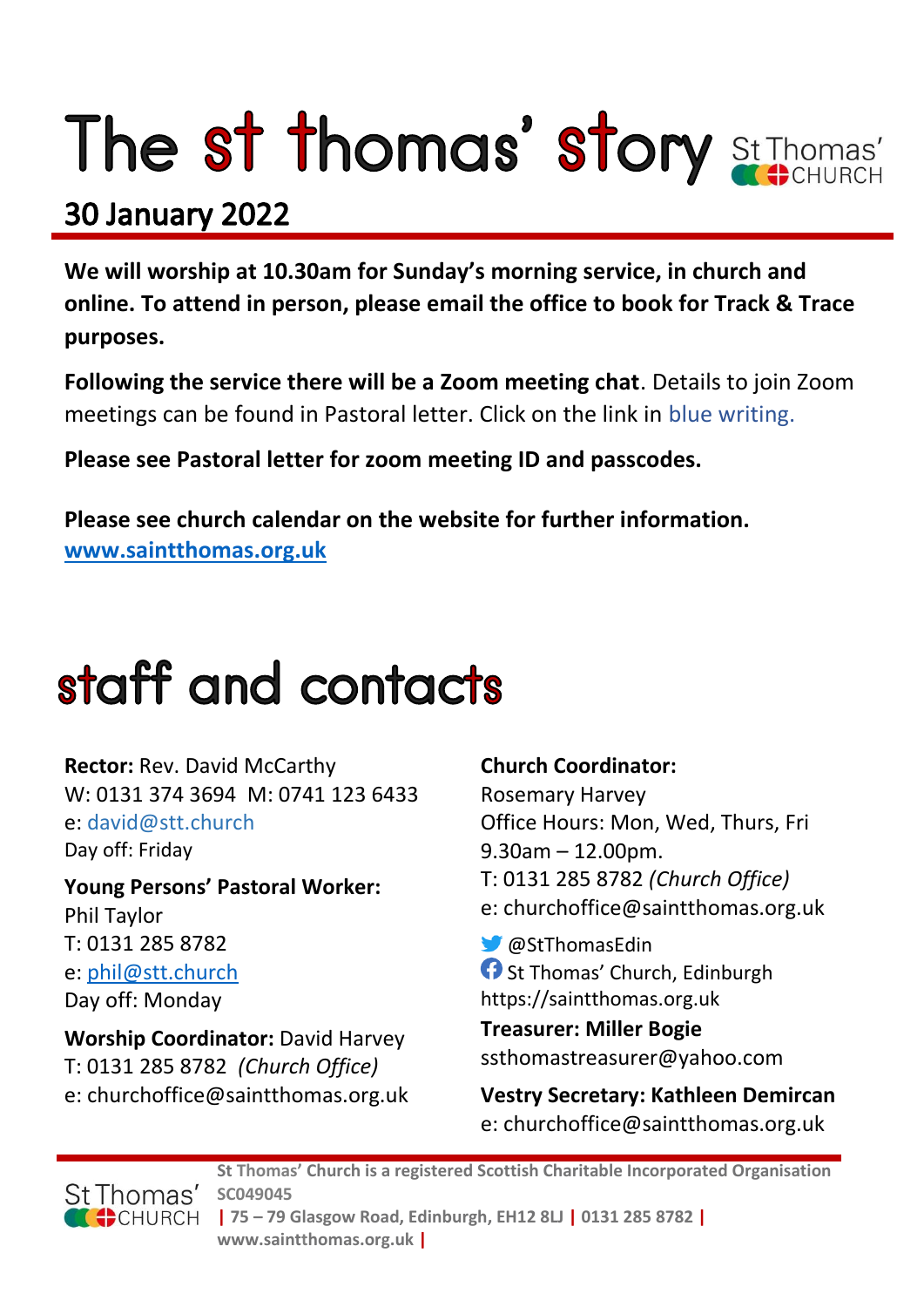#### **Please note the office will be closed on Friday 4th February.**

We are thankful that as of Wednesday 26th January, **Rooted** will be able to meet again in person. We will need to wear face masks unless we are eating or drinking, and we are being advised to take a lateral flow test. Please bring along your own drinks and nibbles as well as your Bibles. I look forward to seeing you either on Zoom on Monday 4-5.30pm or in person on Wednesday at 2-3.30pm in the church hall. *With love and blessings, Kerstin Prill.*

"Good news! - **Coffee Plus** restarts on Thursday 27th January, meeting 10.30 am - 12 noon, in the main hall. We look forward to welcoming you back - enjoy a 'catch-up' and refreshments together, possibly whilst also crafting (bring your crocheting, knitting, whittling, art project….. with you).

Note that, although restrictions have been eased, attendees are still subject to the mandatory wearing of face coverings (unless exempt) except while eating or drinking. We are also all still required to maintain appropriate distance between ourselves and those of different households, to practise good hand hygiene, and to consider taking a lateral flow test before attending. Additionally, contact details of attendees will be kept for track and trace purposes. (These will be destroyed after 21 days)". *Many thanks, Sheila Nicol.*

**Mission to Seafarers Scotland** have sent a letter to say a large **THANK YOU** to all the Beanie Hat Knitters. The letter is displayed in the church corridor. The Seafarers were so appreciative of this gift of love before Christmas. Many of them could not be in touch with their families at that time.

**Please continue to knit** these gifts of love – they are always needed by the Revd. Tim Tunley. Patterns (if needed) are available from the church office, where completed hats can be left for Sue Gordon. *Thank you.*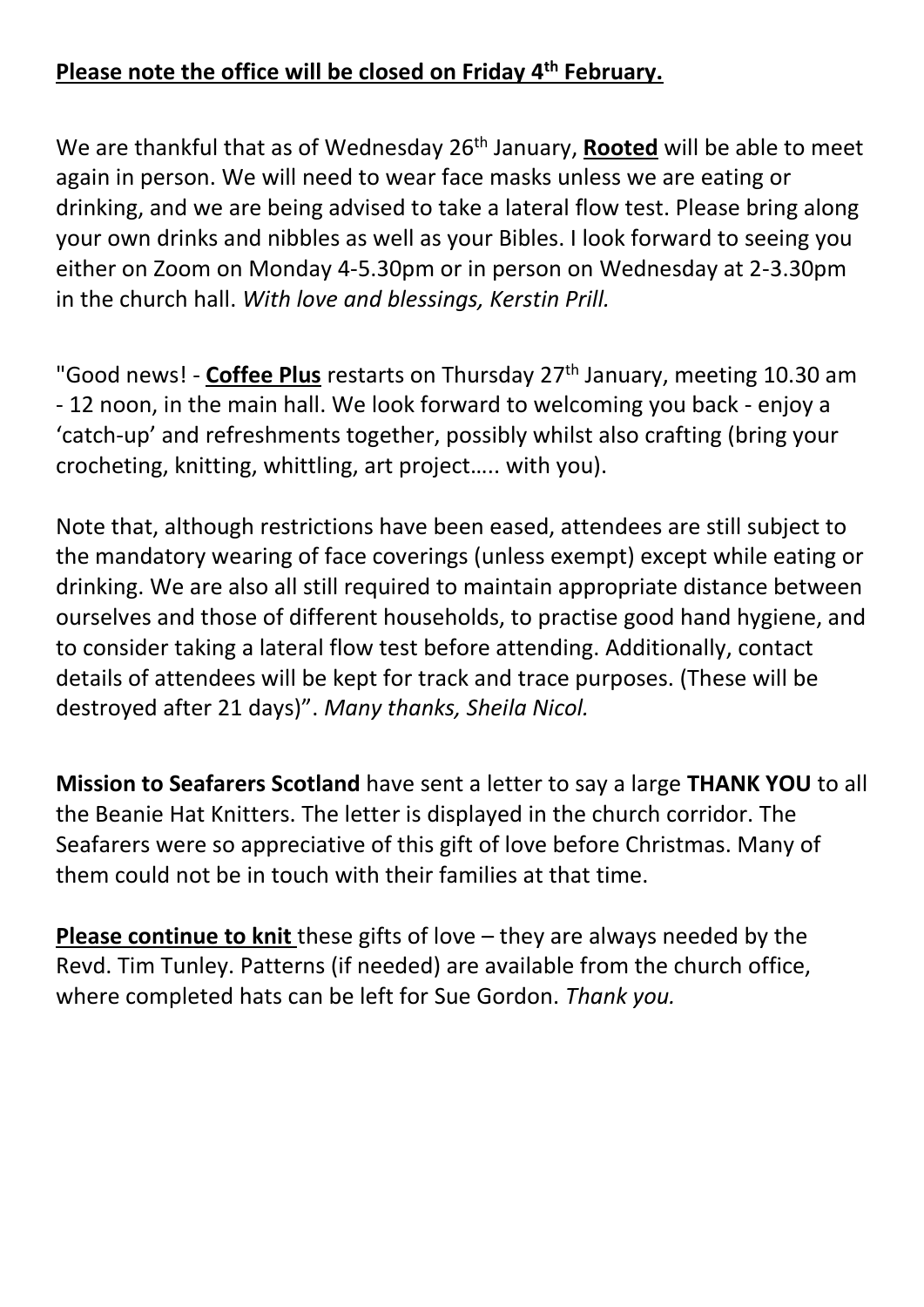#### **Sunday 30 January 2022**

#### **to**

#### **Sunday 6 February 2022**

Sunday worship and some other events are available online at: <https://www.facebook.com/stthomasedin> <https://www.youtube.com/channel/UC1r0Eq3PqBmxioDssYXCbGQ> <https://www.twitter.com/StThomasEdin>

#### **Sunday 30 January**

**@ 10.30am Service – Thorsten Prill is preaching. Post Worship Chat -**"Zoom" meeting details in Pastoral letter. **@ 6.30pm – 7pm "Zoom" Prayer Base**

#### **Monday 31 January**

**@ 4pm – 'Rooted' Bible Study "Zoom" meeting, details in Pastoral letter**

#### **Wednesday 2 February**

**@ 2pm – 'Rooted' Bible Study - in person meeting, details in Pastoral letter @ 8pm – Night Prayer on Facebook** 

#### **Thursday 3 February**

**@ 10.30am – Coffee Plus, meet in person in the main hall.**

#### **Sunday 6 February**

**@ 10.30am Service, David McCarthy is preaching. Post-Worship Chat -** "Zoom" meeting details in Pastoral letter. **@ 6.30pm – 7pm "Zoom" Prayer Base**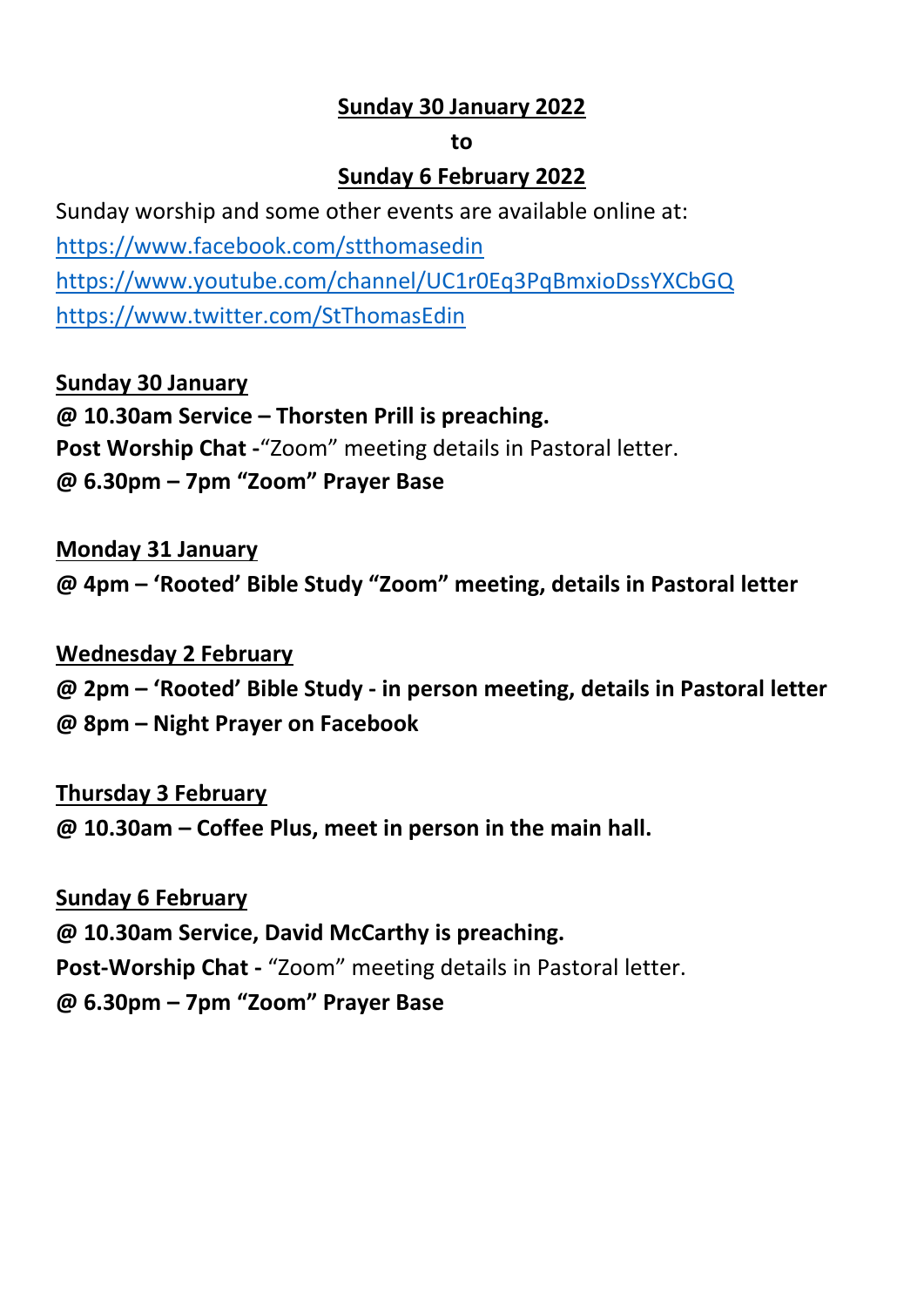## for our prayer

**Ukraine & Russia:** for peace.

**Boris Johnson & his cabinet ministers:** in these difficult days, may they seek the Lord's mercy & help. Pray that the Lord will be merciful on this nation.

**David Meldrum** who is recovering from Covid: for God's healing and provision.

We gave thanks to God for the life of **Bev Cooke** at a glorious Gospel-centred service on Tuesday afternoon. Pray that the many who gathered heard something of God's welcome to them and that it will be used by Him to draw some to Himself. Continue to pray for Bev's husband, **Ian –** that he will know God's power to redeem and save.

For **Kerstin & Thorsten Prill** as they move home this weekend.

Pray for those considering **planting churches in Wales**, especially for **Josh** and **Rachel Maynard** as they begin Wellspring Church on the Angle peninsula in Pembrokeshire on Sunday 30 January.

Give thanks for the **group exploring how to develop our mission** (Michael Brown, Anne Grant, David McCarthy, Thorsten Prill, Margaret Robertson & Phil Taylor)**:** for God's vision & fruitfulness.

Pray for the **F@ST Club** on Friday afternoons— for good health for everyone and that there is growth.

Continue to pray for **David Harvey**, whose struggle with pain from his damaged shoulder is ongoing.

Please pray for all those **serving in education, health, and care**. There continues to be large numbers of people off with Covid or in self-isolation. The pressure continues – pray for resourcing, patience, and that the numbers affected will diminish rapidly.

Give thanks for **new people joining us** – pray for our ongoing welcome and that we help them integrate well into our church family.